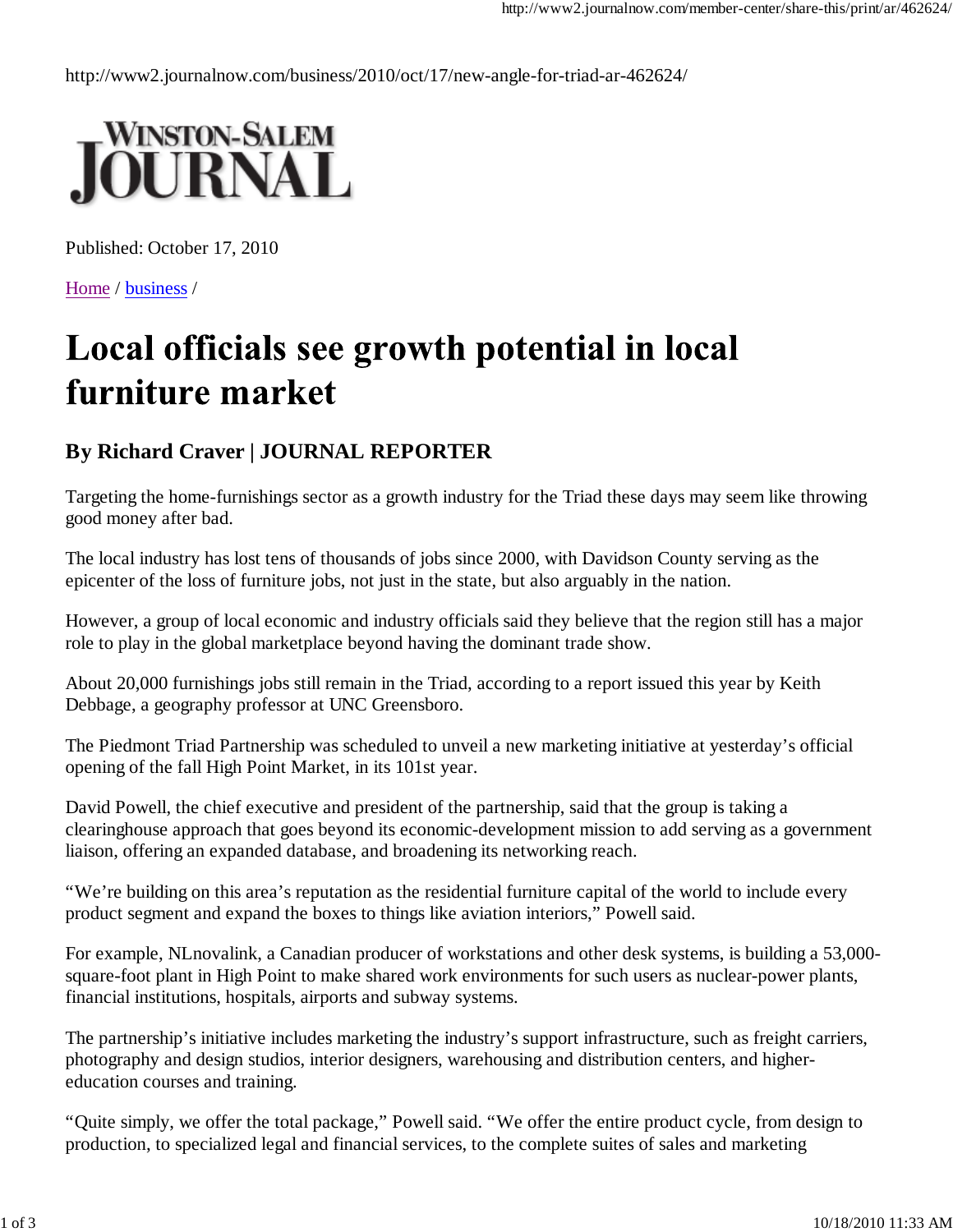activities."

Debbage hopes that the partnership's branding effort will spur "better regional cooperation and innovation," and serve as a reminder that industry "still retains all the critical components of the value chain."

The High Point Market Authority placed full-page ads yesterday in the *Winston-Salem Journal*, theGreensboro *News & Record* and *High Point Enterprise* touting the market's muscle, noting that it attracts about 80,000 registered participants twice a year and creates more than a \$1 billion economic impact annually.

**"We want everyone** in the Piedmont Triad to realize that they also have a stake in the market and that they influence its future," said Brian Casey, the chief executive of the authority.

Industry officials and analysts say that the timing of the partnership's initiative is good, considering that the rival Las Vegas market, which boasted in its 2005 debut that "the future is here," has lost some of its glitz recently.

Las Vegas Market developers are struggling to persuade some key exhibitors to renew showroom leases amid higher operating costs there than in High Point.

There have been published reports that the developers have defaulted on mortgages covering two of its towering buildings. World Market Center officials have denied that any foreclosure proceedings are under way.

"We have seen our attendance fall at both the winter and summer shows in Las Vegas for four straight years," said Doug Bassett, a vice president of sales for Vaughan-Bassett Furniture Co. Inc. He said that the company plans to exit the Las Vegas market when its lease expires in 2011.

"In contrast, our attendance at market in High Point has been rising over the last two to three shows," Bassett said. Vaughan-Bassett's position carries weight, given that it is the largest U.S. wooden-bedroom manufacturer.

Another key piece of reaching the industry's potential is taking a mutual "can't beat them/join them" approach with importers of residential furniture, said Ken Smith, the director of furniture services for Smith Leonard PLLC, a financial-services company based in High Point.

"We have numerous pure importers that are coming here," Smith said. "They are locating offices here as well as warehousing inventory, as the idea of making a business out of pure container loads has been tough for some."

The Triad also is attracting domestic manufacturers to expand or move here, such as United Furniture Industries of Okolona, Miss., which reopened a former plant in Lexington in May to make upholstery. It already has exceeded its initial work-force goal of 150 to reach more than 200.

**John H. Boyd, a** principal in The Boyd Co. Inc., a site-location consulting company in New Jersey, said he likes the push to enhance the Triad's furniture brand.

"It's smart, timely and has got swagger," Boyd said. "They're not shying away from the region's rich history and critical mass of successful companies making a living in the very diverse and multifaceted furniture,